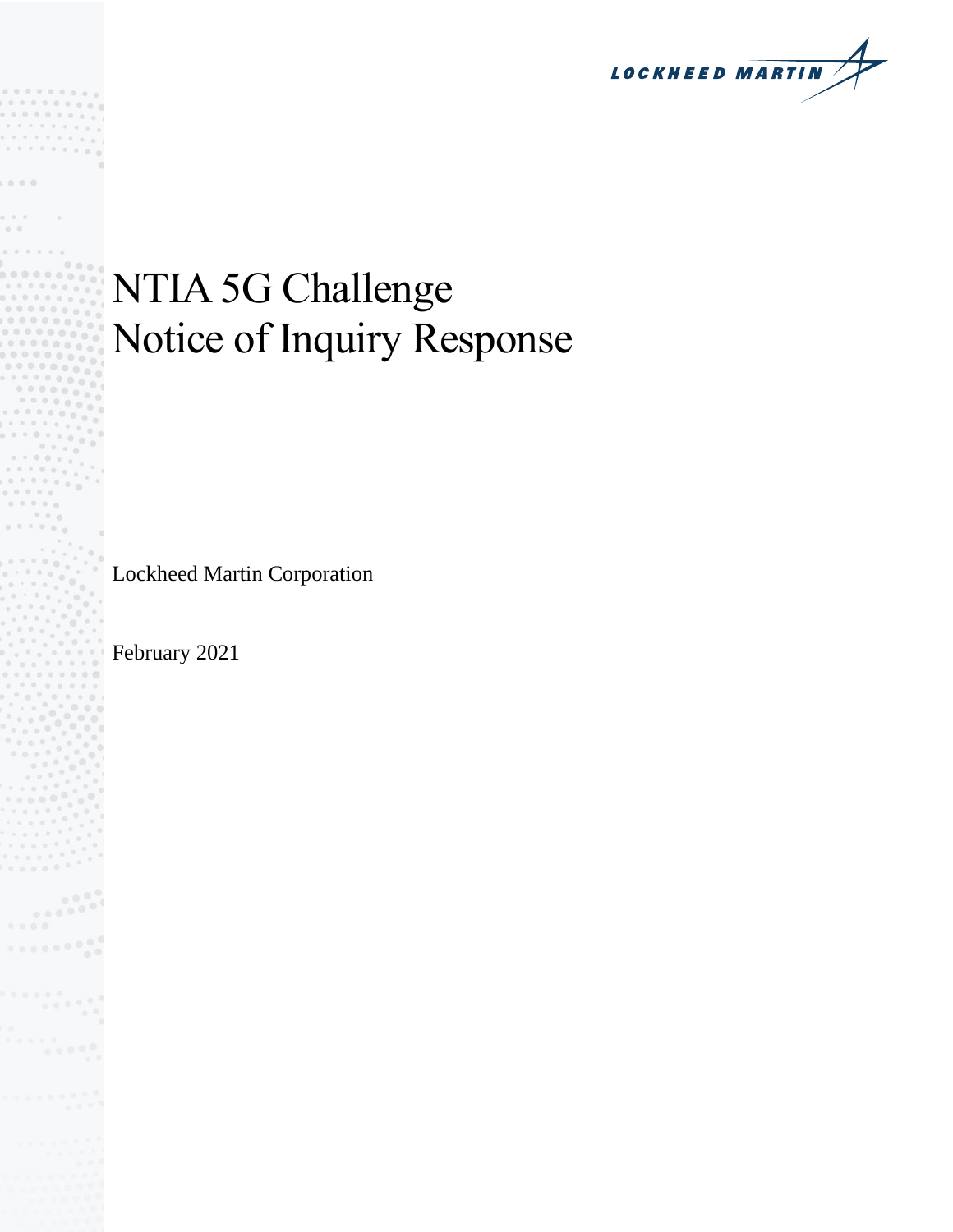## **Table of Contents**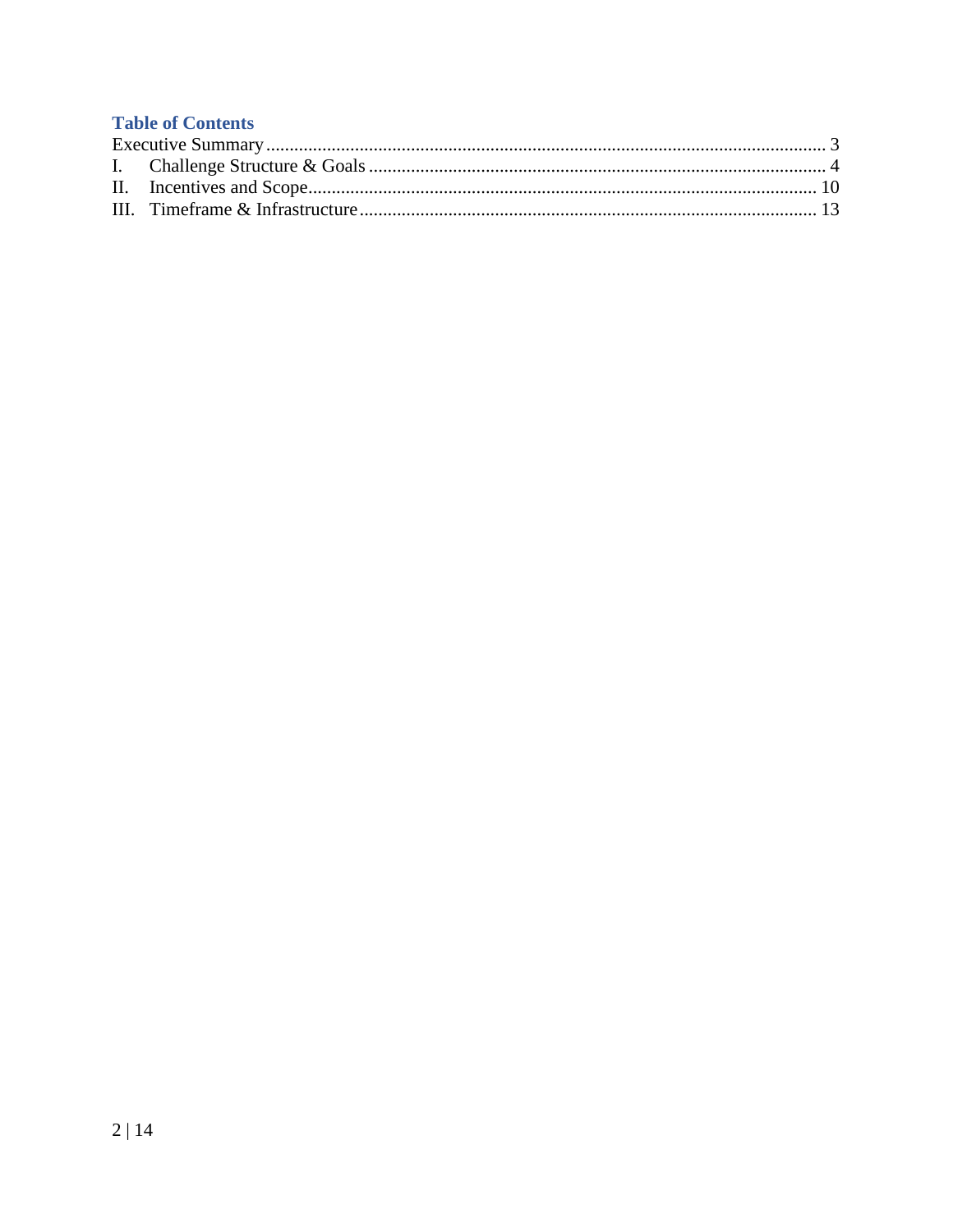#### <span id="page-2-0"></span>**Executive Summary**

An NTIA-sponsored open 5G stack Challenge has the potential to accelerate the development of a DoD-centric open 5G ecosystem that fosters market competition and drives innovative solutions for DoD missions via critical DoD 5G capability enhancements. To succeed, the NTIA needs to structure such a challenge to generate clearly defined standards for which compliance can be readily verified and that drives dual use commercial/government solutions to incentivize broad commercial industry participation in the future of the ecosystem.

In this whitepaper, Lockheed Martin Corporation (LMCO) provides recommendations for structuring a Challenge to create a foundation of DoD open 5G standards that optimally decompose the 5G stack to support DoD-required 5G enhancements. NTIA should aim to meet the following goals with the Challenge to incentivize and maintain the widest market participation, encourage innovation, and provide explicit targets to developers for a well-defined path to DoD and US government (USG) customers.:

- Ensure DoD/US Government (USG) 5G standards are aligned with those promoted by the O-RAN Alliance, Telecom Infra Project (TIP), and other open standards groups to guarantee USG market share access for commercial providers.
- Include RDT&E protocol design aligned to the DoD open 5G standards as part of the Challenge
- Create and publish a clear timeline/schedule under which the NTIA will align, verify, and validate open stack standards for 5G features applied to DoD-unique use cases.
- Strive for a 5G stack decomposition and interface standardization at similar functional granularity as current  $3<sup>rd</sup>$  party IP single-vendor marketplaces. The DoD open 5G architecture should have functional blocks that enable maximal flexibility to open access to a larger developer community.

Finally, The DoD has unique capability needs that the standards must enable, including hardened cybersecurity, enhanced network resilience, and DoD mission-specific functionality that commercial 5G standards cannot meet alone. The NTIA should structure the challenge around key multi-domain mission threads designed by the DoD to expose core areas of the stack for standardization based on operational dependencies and inform a prioritized approach to decomposition. Here, experienced technology integrators like LMCO with intimate knowledge of diverse DoD mission sets and high fidelity end-to-end (E2E) testing capabilities will be essential partners for NTIA and the rest of the 5G community to amass an open ecosystem that DoD can dynamically leverage to accelerate the pace of 5G wireless technologies.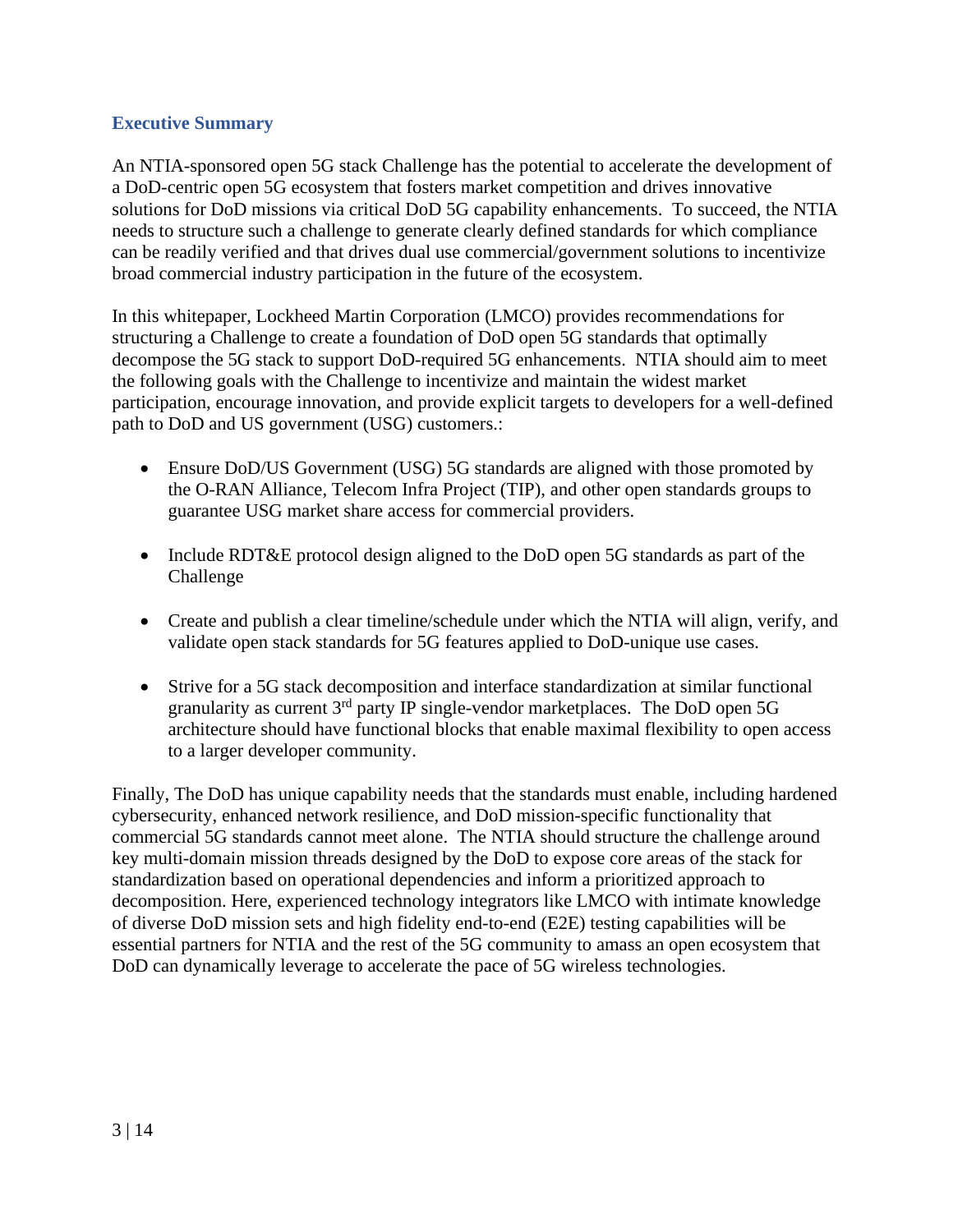## <span id="page-3-0"></span>**I. Challenge Structure & Goals**

**A. How could a Challenge be structured such that it would take advantage of DOD's role as an early U.S. Government adopter of 5G technology to mature the open 5G stack (i.e. interfaces are published) ecosystem faster, encourage more participation in open 5G stack development including encouraging new participants, and identify any roadblocks to broader participation?**

For the NTIA to secure participation in an open 5G stack challenge, it should first drive alignment with established industry groups to promote dual government and commercial applications of technology. There are a diverse set of open RAN communities that are making strides in open 5G stack development including major contributors such as the O-RAN Alliance and Telecom Infra Project (TIP). These organizations are attempting to drive alignment of functionality as defined by 3GPP and the European Telecommunications Standards Institute (ETSI), but NTIA/DoD-driven alignment provides an opportunity to drive faster advancement. For example, the DoD could benefit from mobile edge standards that enable convergence of applications within the 5G infrastructure stack. However, as noted in a recent article, "Mobile edge computing is fragmented because cloud providers, operators, and vendors are increasingly striking partnerships and approaching the opportunity from their own vantage points and for their respective interests."<sup>1</sup>

The NTIA can foster collaboration across standards organizations from the start and encourage broader participation with liaison agreements to reduce development of conflicting standards and ensure technology providers will have diverse markets for their technology. The USG should ensure DoD next-generation mobility ("NextG") standards are aligned with those promoted by the O-RAN Alliance, TIP, and ETSI to guarantee USG market share access for commercial providers as well as incentivize continued development of commercial product components compliant to these standards.

The NTIA can also reduce risk and encourage participation by aligning the priorities and timeline of open 5G stack standards development with the anticipated rollout of US Government use-cases and desired features, for example under the OUSD 5G to NextG initiative. Aligning of standards development and use case/feature needs timelines can assure broader industry participation by establishing a longer business horizon for investments beyond immediately accessible experimentation efforts. Furthermore, open standards development by an open consortium model such as Sensor Open System Architecture (SOSA) enables participation by the full industrial complex, not just those executing under contract. Some notable use cases/features for consideration include:

- Full support for eMBB use cases at certain frequency bands (e.g. C-Band and CBRS band)
- Support for mMTC (specify band/bandwidth) for NB-IoT type of service on 5G
- Support for non-terrestrial networks (NTN) (both Transparent and Regenerative)
- Support for seamless transition from between NTN and terrestrial network (TN)
- Acceleration of Device-to-Device (D2D) network standards and implementation

<sup>4</sup> | 14 <sup>1</sup> <https://www.sdxcentral.com/articles/news/common-edge-computing-framework-remains-a-longshot/2020/12/>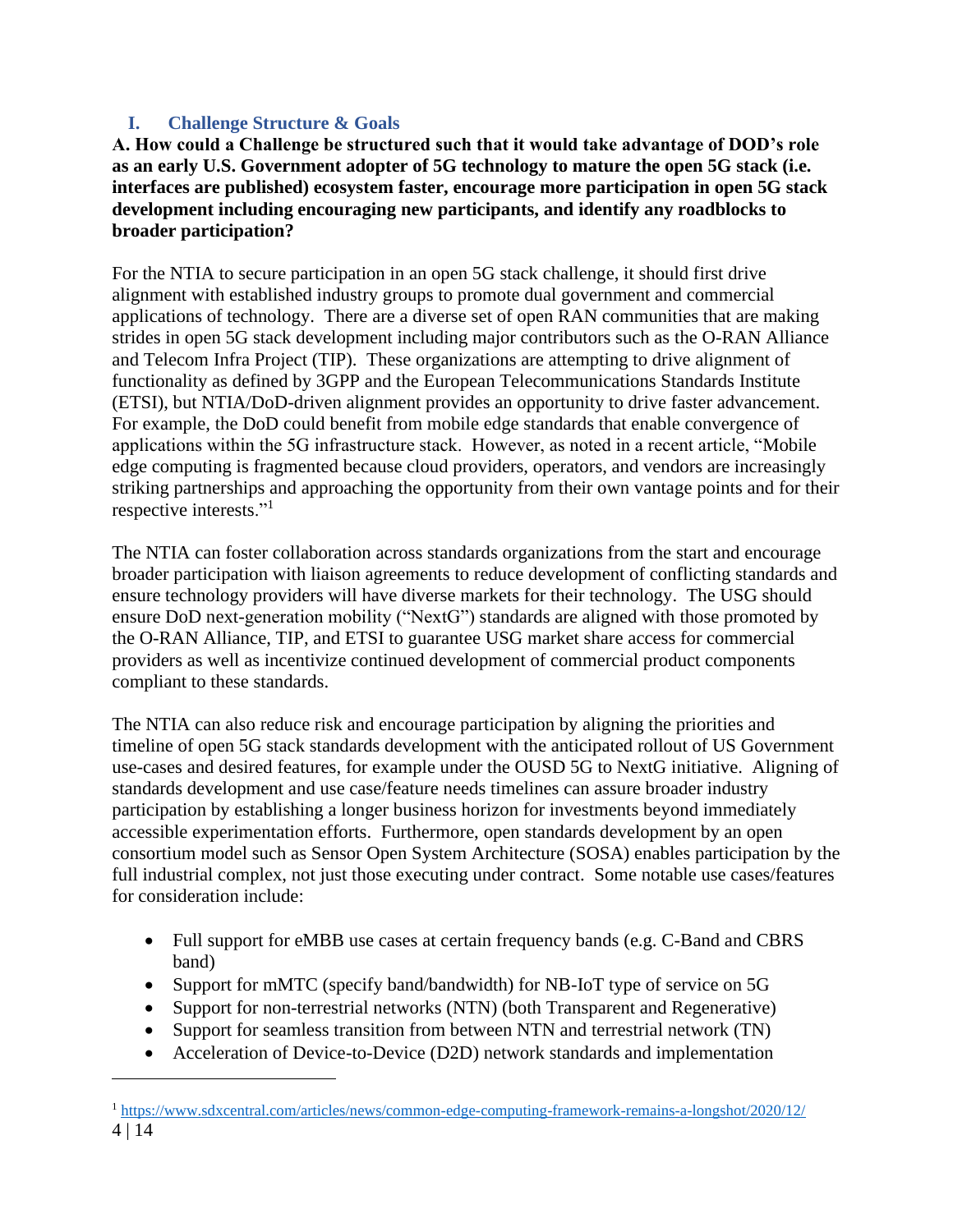- Echelon-tailored multi-access edge compute (MEC) deployment
- Secure Network Slicing
- Aligned zero-trust architecture models and cybersecurity accreditation processes
- Voice over NR (New Radio)

Perhaps most importantly, to encourage participation from diverse participants, the NTIA should structure the initial challenge goals around clearly defining critical DoD-unique functionality, timelines, and validation/verification requirements for DoD compliance with the open 5G stack standards. This focus has two primary benefits: 1) it ensures participants that their technology investment would have a clear path to the DoD/USG-customer base, and 2) it emphasizes proactively addressing security and deployment risks inherent in modular solutions sourced from multiple participants, including international participants. The DoD can mitigate these risks early by taking advantage of industry technology integrators like Lockheed Martin Corporation (LMCO), with expertise across a variety of DoD missions as well as proven test and integration capabilities, to broker hardened solutions between the open 5G stack technology providers and USG communities. Early in the Challenge, NTIA should work with DoD and industry partners like LMCO to scope a set of use cases based on critical mission threads – a sequence of end-toend activities that take place to accomplish the execution of a system of systems capability (e.g. targeting and fire control). This scoping activity will allow NTIA and DoD to assess the core operational stack dependencies and corresponding opportunities for stack standardization. The NTIA should then publish a prioritized schedule under which the DoD will align, verify, and validate open stack standards for 5G features applied to these DoD-unique use cases.

To structure this 5G Challenge, the NTIA can also take lessons from previous DoD attempts to leverage commercial technologies while advocating for a modular open system approach (MOSA). For example, the Future Vertical Lift (FVL) initiative began in 2009 with a goal of finding the next generation rotorcraft, a core component of which was Mission Systems Architecture Demos (MSAD) to develop & demonstrate a rich set of capabilities built upon a Joint Common Architecture (JCA). The JCA is critical as the initiative simultaneously seeks to develop next generation airframes, concepts of operation (CONOPS), and mission system requirements; thus, requiring open mission stack definition via MOSA. The MSAD effort coordinated Government and Industry participants using Model Based Systems Engineering (MBSE) and test-driven development to evolve the community's ability to deliver modular mission systems agnostic of hardware platform. The structure of the MSAD included 1) establishment of the JCA standard(s); 2) model-based demonstration of the JCA logical interfaces under an Architecture Implementation Process Demonstration (AIPD); 3) a series of MSAD Capstone demos for full mission system architecture operation and model validation (ostensibly verifying future vendor solution interoperability). The government through efforts like FVL MSAD has greatly advanced the state of MOSA within the DoD, increased the amount of participation by solution vendors, and stimulated evolution of open standards such as the Future Airborne Capability Environment (FACE) and SOSA Reference Architecture, both managed by The Open Group.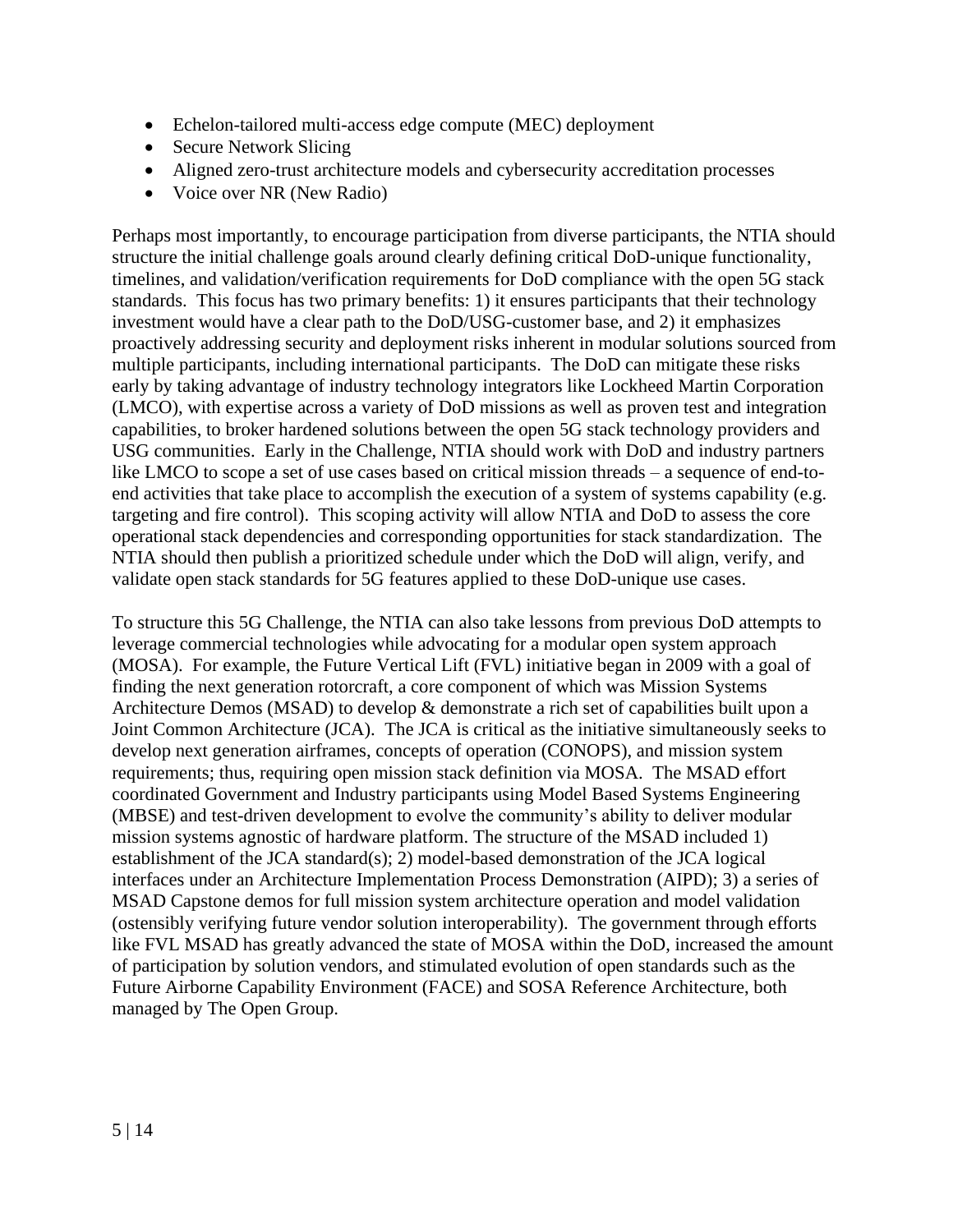#### **B. How could a Challenge be structured to focus on the greatest impediments to the maturation of end-to-end open 5G stack development?**

We highlight the following critical impediments to the maturation of end-to-end open 5G stack development that the NTIA should mitigate in structuring a 5G Challenge:

- 1. Open 5G stack solutions often lag the functionality defined in the 3GPP standards. For example, current Open RAN software lacks much of the functionality defined in 3GPP Releases 15 and 16.
- 2. Compliant solution deployment options for hardware and software can be limited, restricting participation from a broader range of companies

To mitigate impediments 1 and 2, the NTIA could structure a 5G Challenge with the goals identified in Question A – clearly defining requirements for functionality and timelines according to DoD's needs. These requirements should include flexible deployment options for hardware and software solutions: e.g. private/government centralized cloud, edge cloud, bare metal deployment, indoor or outdoor deployment, small cell or macro cell deployment.

3. Full end-to-end (E2E) interoperability testing capabilities are unavailable.

Mature E2E stack development requires full E2E interoperability testing yet is currently lacking in industry open stack efforts. Again, a NTIA 5G Challenge would benefit here from a goal to partner with experienced technology integrators like LMCO to design and execute thorough interoperability testing and E2E validation/verification testing protocols (including the 5G Core) in parallel to the open stack development that meets the coordinated needs of the entire DoD.

4. Decomposition of stack architecture in open 5G stack solutions does not optimize functionality, innovation, or upgradability

To overcome the impediments inherent in the current 5G ecosystem of competing interests, the USG/DoD must use its single market power to harmonize an end to end open NextG mobility standard. It is critical for a NTIA open 5G stack Challenge structure to decompose the stack appropriately to achieve 1) the optimally flexible architecture required for DoD use cases beyond the capabilities enabled by the commercial 3GPP standards, e.g. capabilities for different 5G RAN layer splits for different deployments and DoD-unique stack modifications, and 2) participation from the widest diversity of commercial 5G ecosystem developers at the lowest cost and flexibility for the DoD while allowing developers to maintain control of their critical intellectual property within the boundaries created by the open interface standards. Here we note the important differences between the DoD's needs vs commercial Mobile Network Operators (MNO). First, the commercial world has decomposed the logical elements and interfaces as much as necessary to support new commercial deployment models but the DoD will require further decomposition and interface standardization as modified functional blocks will be required for 5G-derived technologies to operate in highly contested RF and cyber environments (e.g. modified layer 1 waveform processing). Second, MNOs maintain proprietary E2E network implementations while supporting development of open standards for subsets of the network (e.g. ORAN), while the DoD must drive an E2E infrastructure standard to reduce the cost of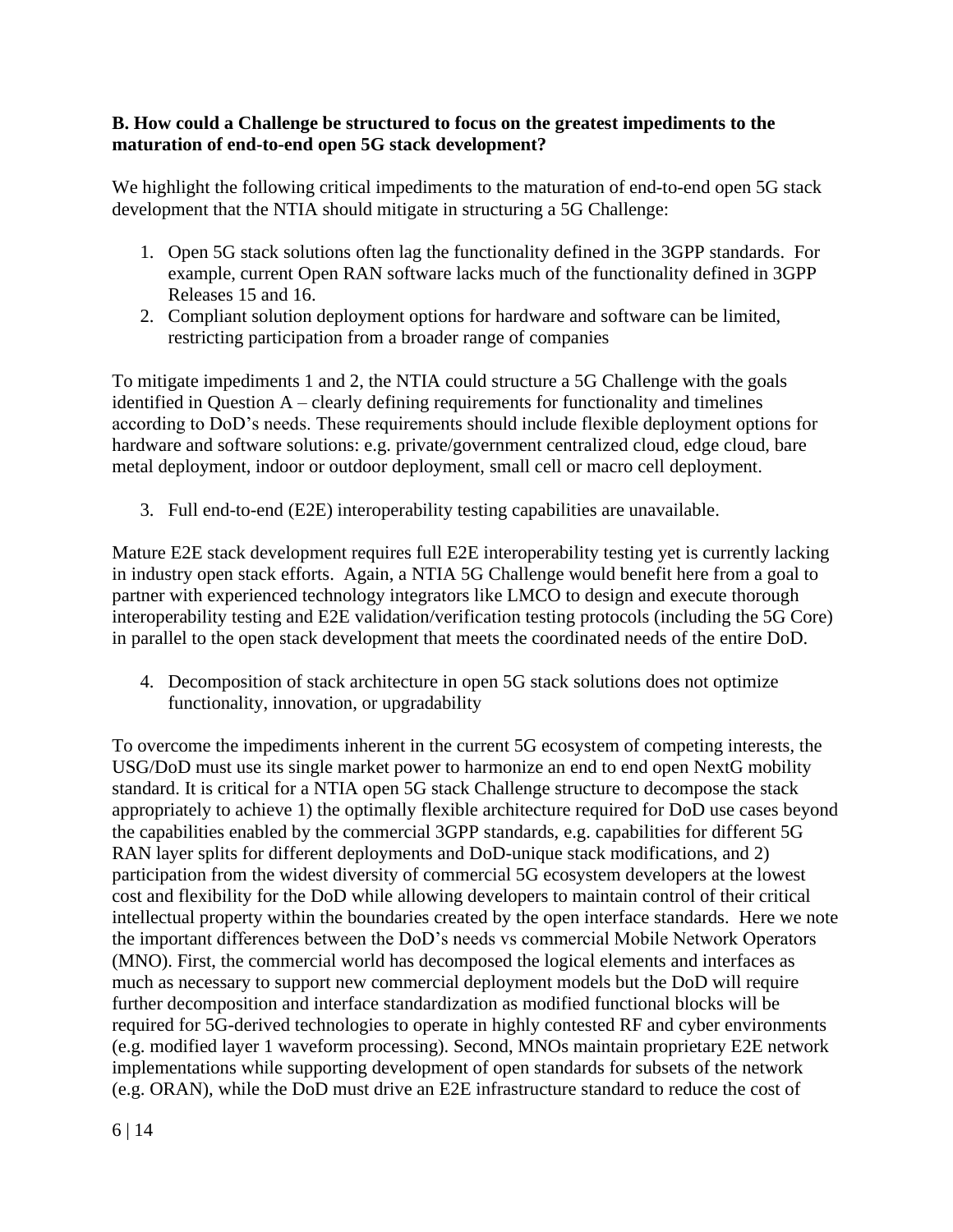acquisition, innovation, flexibility across various mission needs, and ultimately maintenance of what will hopefully support a DoD-hardened hybrid (public/private) wireless infrastructure.

Current commercial market dynamics between MNO and the small ecosystem of Network Equipment Manufacturers (NEM) then, are partly responsible for the relatively slow and piecemeal growth of open standards in the 5G domain as solution providers are not dependent on standardization to deliver commercial solutions. In addition to competing commercial interests, there is also a dizzying array of organizations attempting to influence adoption on behalf of their consortia. The DoD can best position itself by acting as a coordinated acquisition community with the willingness to maintain a single E2E architectural framework with defined set of adopted commercial standards releases. This acquisition model has been successful on the FVL initiative and the vision is not unlike that initially laid out in 2016 by PEO Aviation in Figure 1.



Figure 1 - Vision for Open Mission Systems Architectures from FVL PEO Aviation<sup>2</sup>

Furthermore, decomposing to standardized functional interfaces opens access to a larger developer community where innovation may be possible in smaller portions (i.e. not requiring larger infrastructure to demonstrate innovative solutions). This innovation model implicitly exists now within 3rd party IP marketplaces such as those run by Xilinx and Intel where companies provide low-level implementations of 3GPP functions. This low-level IP is independently acquired and integrated by radio vendors but is not typically developed to open interface standards and therefore is not interchangeable with future innovative solutions without significant cost.

<sup>2</sup> Kretzschmar, Rich, "Improved Turbine Engine Program (ITEP), Future Vertical Lift (FVL), Presentation of Improved Turbine Engine / Future Vertical Lift Project Office, 10 June 2016.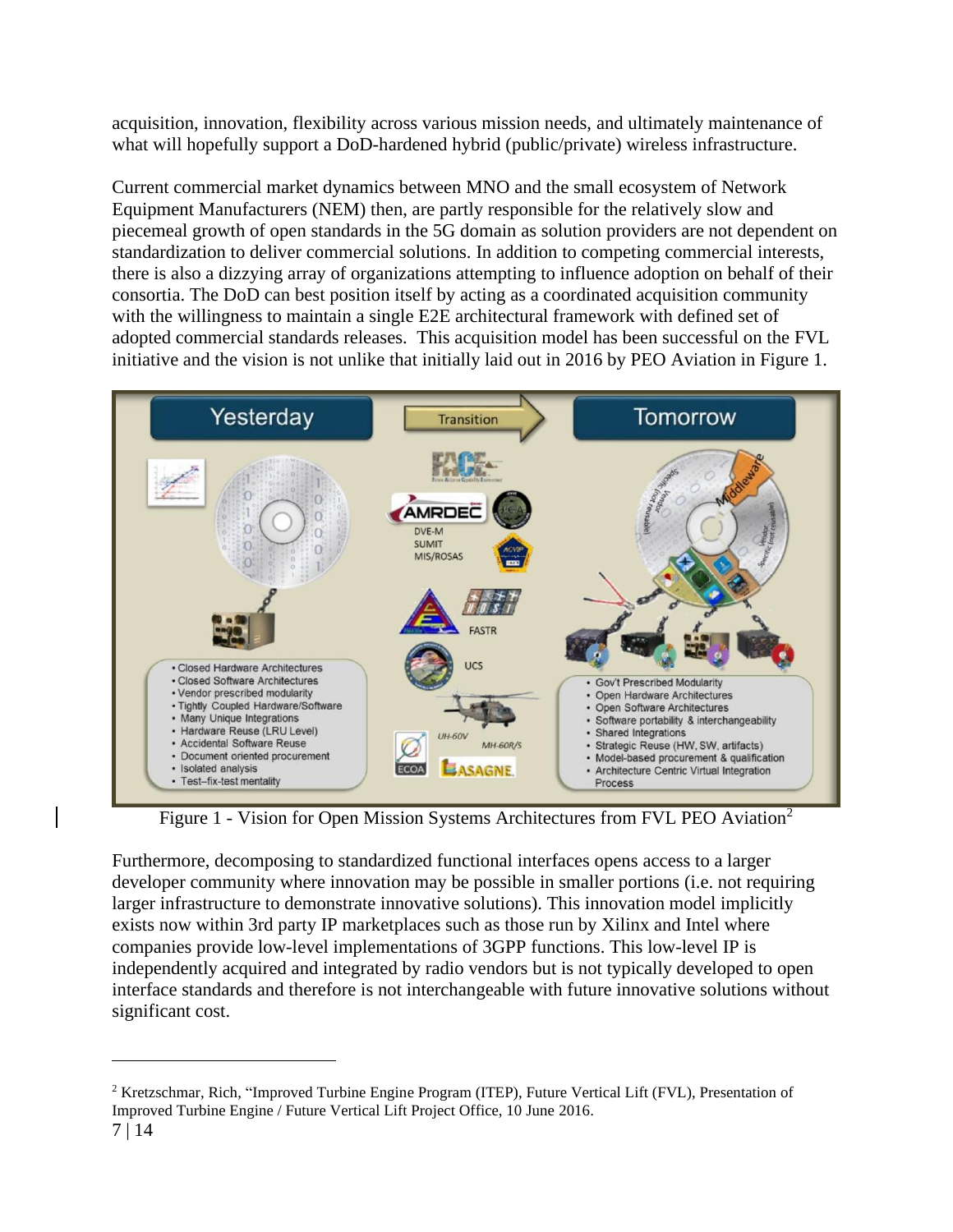#### **C. What should be the goals of a Challenge focusing on maturation of the open 5G stack ecosystem? How could such a Challenge be structured to allow for the greatest levels of innovation? What metrics should be used in the assessment of proposals to ensure the best proposals are selected?**

Many of the optimal 5G Challenge goals and structures to promote innovation have been previously mentioned in our answers to questions I.A. and I.B. For example, the NTIA should establish clear functional goals for the open 5G stack as well as requirements and timelines coupled with adequate E2E interoperability testing. These goals could be achieved with a small initial systems engineering phase to help NTIA identify and prioritize the necessary decomposition and features to support unique DoD use cases.

Generally, to the ends described here and in Questions I.A and I.B, the open 5G stack Challenge goals could best mirror the stated goals of SOSA and MSAD:

- 1) **Open**: develop and demonstrate a "vendor and platform-agnostic open modular reference architecture and business model" that further decomposes functionality to the level required by the DoD, such as exposing standard interfaces for the L1 interfaces
- 2) **Standardized**: enable an E2E ecosystem by fully defining "software component, hardware element, and electrical-mechanical interface standards"
- 3) **Harmonized**: maximally "leverage existing and emerging open standards scope" by developing a single E2E standard defining how/where commercial standards are adopted
- 4) **Aligned**: provide business as well as functional guidance to ensure the framework is "consistent with DoD acquisition policy guidance"
- 5) **Cost-effective**: enable "affordable C4ISR systems including lifecycle costs" by demonstrating the open 5G stack on multiple  $3<sup>rd</sup>$  party hardware platforms (e.g. x86, GPU, ARM) (in alignment with DoD DevSecOps efforts like PlatformOne)
- 6) **Adaptable**: validate the framework is "rapidly responsive to changing user requirements" by defining multiple Proof of Concept (POC) deployments for the DoD that require different compositions of the open 5G stack (to include increased security and resilience features) (in alignment with containerization and deployment models of DoD efforts like PlatformOne)

In addition to the goals above, the Challenge goals should also include a focus on **"Innovation"**, in fostering the breadth and diversity of available, interoperable solutions and **"Speed"** to allow the developer ecosystem to rapidly develop and deploy advanced capabilities to support national and DoD objectives for US industry competitiveness. Open 5G stack Challenge proposals should not focus on assessing individual component performance metrics which are often domain specific and are mostly captured within 3GPP standard already. An open 5G stack Challenge should favor proposals that: 1) foster achievement of an open reference architecture that enables innovation for the unique performance requirements of DoD use cases (e.g. security and resilience), and 2) include consideration of metrics evaluating the ability of the open 5G stack to support E2E deployments in the various POCs (along with E2E testing procedures to adequately evaluate these metrics):

1) **Deployment Speed**: time required to deploy all open 5G stack components onto each of the target system environments. Should be evaluated as necessary independent of host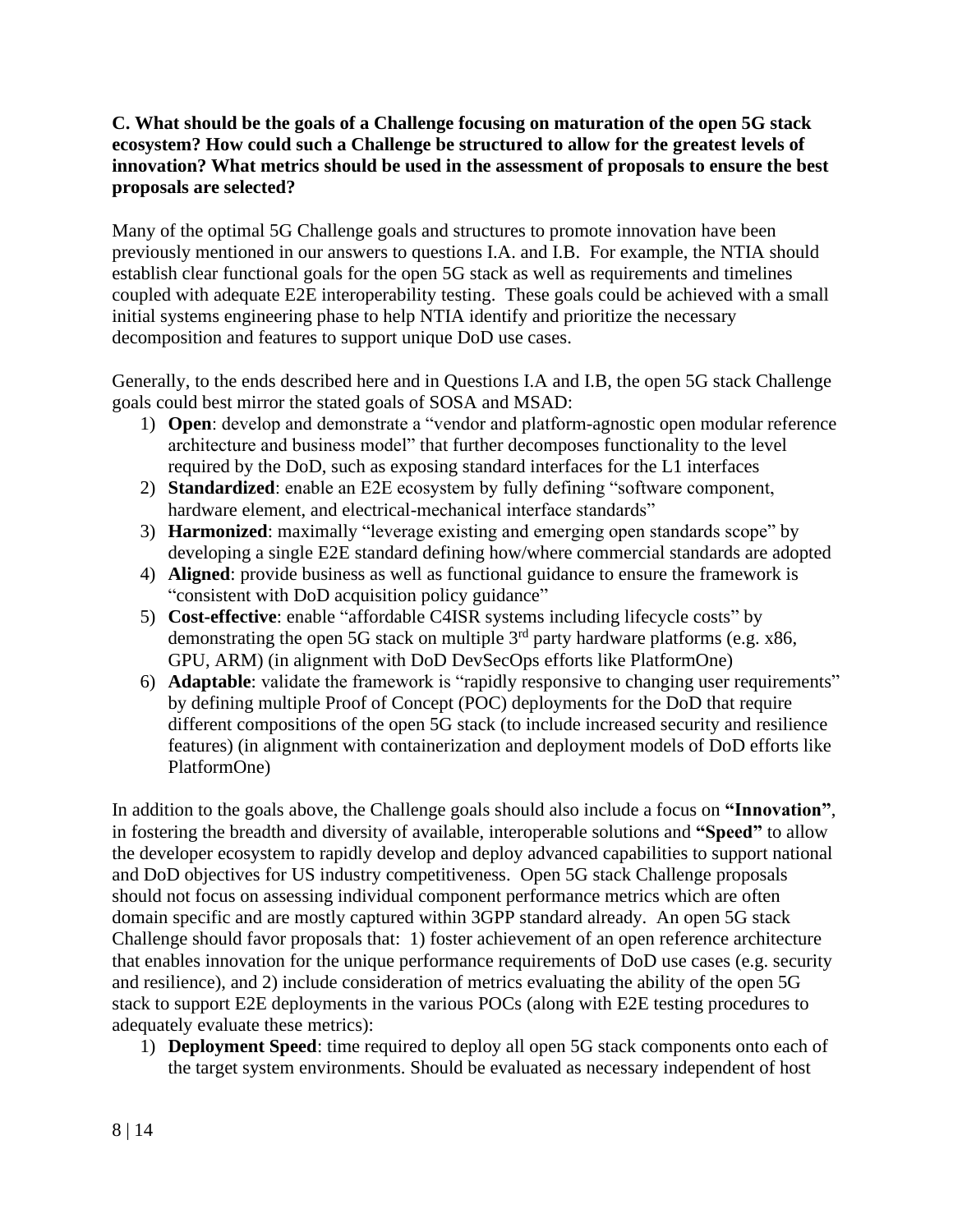platform to understand the impact of the vendor implementation vs the impacts unique to deploying on a given hardware type (e.g. x86, GPU, ARM).

- 2) **Open Stack Overhead**: how much computing resources are required to execute components exclusively supporting open interface aspects, vs what would be expended on a proprietary bare-metal implementation. E.g. additional compute cost of middleware, gateways, and other open interface components.
- 3) **Interface Coverage**: how much of the E2E and adopted commercial standards are supported by the solution. Just as commercial solution vendors only implement portions of the 3GPP standards that are commercially viable, there might be aspects of the open 5G stack which ultimately don't get implemented. This metric and percentage mapping to interfaces should be tracked to inform future progression of the E2E standard.
- 4) **Conformance Coverage**: how many of the commercial standard Conformance tests has the solution passed and thus achieved Certification for. It may very well be too costly to evaluate conformance, and thus out of scope for the Challenge, but the Conformance claims of each solution should be tracked and mapped to inform future efforts.
- 5) **Interoperability Coverage**: whereas Conformance addresses individual component compliance with each standard, Interoperability evaluates the capacity of multiple vendor solutions to operate together. Therefore, whereas Conformance testing is often done by individual solution vendors to obtain Certification, Interoperability testing is conducted by solution integrators to show end customers (such as MNO) that their higher tier solution operates as advertised. Given the higher order nature of the open 5G stack Challenge, interoperability testing and tracking of vendor-specific incompatibilities should be assessed.
- 6) **E2E System Test**: what is the performance of a specific composition of open 5G stack components when evaluated against 3GPP, operator, and POC Use Cases. E2E System Testing drives the need for automated and rapid deployment as well as an equally robust testing infrastructure. If these conditions can be met, the Challenge orchestrator should be able to obtain this rather large set of metrics against the potentially equally large set of solution permutations. If not, E2E System Testing may have to be the domain of a small subset of system integrators with fixed component compositions (this is how the MSAD was ultimately conducted).

#### **D. How will the open 5G stack market benefit from such a Challenge? How could a Challenge be structured to provide dual benefit to both the Government and the open 5G stack market?**

As referenced up front in response to question A, commercial market dynamics have created a scenario where open 5G stacks are not being developed fast enough for MNOs to rely on them and, in turn, MNOs do not necessarily require (despite preferring) open 5G stack solutions from their suppliers to create financial benefits that are often tied to time-to-market considerations. The DoD has a strong history of creating market forces for technologies that have dual-use application, most notably in the evolution of the FPGA over the past 3 decades. From an open standards perspective, militaries across the globe have been influencing and benefitting from the ANSI/VITA body of open embedded computing architecture standards since at least 1988. In fact, the SOSA consortia have recently influenced changes to the VITA standards based on required functional definition in sensor system pin allocations. We believe that an open 5G stack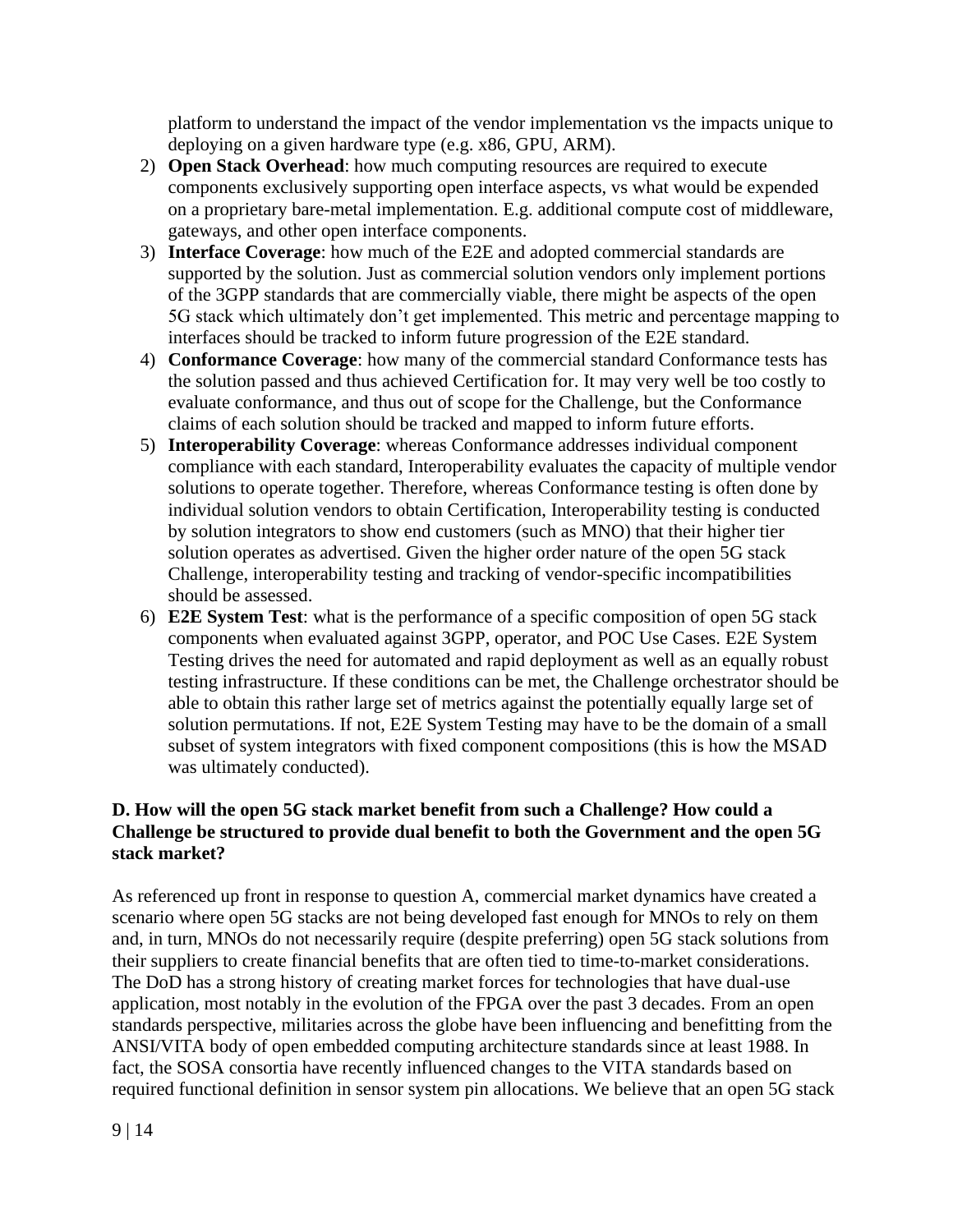Challenge by the NTIA has the potential to organize and focus potential solution vendors on a common architecture, reducing the burden on systems engineering on lower tier innovators, and thus accelerate commercial vendor ecosystem growth. In addition, government use cases already align relatively well with 5G commercial market use cases with the exceptions of some cases such as NTN and enhanced security requirements. By promoting standards that enable these exceptions to be designed as optional, yet standardized extensions, the NTIA/DoD can promote modularity, network flexibility and inter-operability. In addition, by collaborating with commercial MNOs, Network Equipment Manufacturers (NEMs) and 5G device suppliers, as well as traditional DoD industry players in the execution of the Challenge and the resulting architecture and interface standards, both the government and commercial industry stands to benefit from an open 5G approach.

### <span id="page-9-0"></span>**II. Incentives and Scope**

#### **A. What are the incentives in open 5G stack ecosystem development that would maximize cooperation and collaboration, promote interoperability amongst varied open 5G stack components developed by different participants, and mature desired featured sets faster with greater stability?**

A significant portion of a lower tier technology firm's costs are in evaluating the opportunity to provide a solution, and around the shaping of those solutions to an increasingly complex and potentially divergent mix of customer requirements. NTIA can enable competition to provide better solutions by influencing standardization at the same functional granularity as current  $3<sup>rd</sup>$ party IP marketplaces run by single vendor. Then competition to provide better solutions could include a wider range of potential customers, expanding the opportunity space for 5G ecosystem participants. Nevertheless, NTIA/DoD standards must maintain a careful balance between too much standardization that may limit innovation and a level of functional granularity that enables the flexibility to cost-effectively adapt the stack as DoD mission needs evolve. This common architecture trade study should be a central goal of a focused Phase 1 for this Challenge.

Furthermore, the DoD customer base itself is a driving incentive that NTIA can offer to appeal to the widest array of business models and current IP evolving in the commercial 5G ecosystem as open standards develop. Consider the large number of vendors providing embedded solutions compliant to the ANSI/VITA standards: while the DoD is not the only customer, they certainly support the health of the ecosystem. Part of this is the assurance that comes with developing a solution to a standard adopted by a large acquisition community; an assurance that can be replicated in an open 5G approach in the commercial wireless community.

An E2E open 5G stack enables the development of robust conformance, interoperability, functional, and performance testing procedures. These procedures can then be automated and provided to stack developers for individual component evaluations. The NTIA, DoD, or another Government organization could subsidize open 5G stack testing in a way to promote efficient certification. There could be a fee for submitting components for testing but a commensurate monetary award for achieving successful certification of the submitted requirement. In this way, the organization can de-incentivize wasteful premature testing while incentivizing a community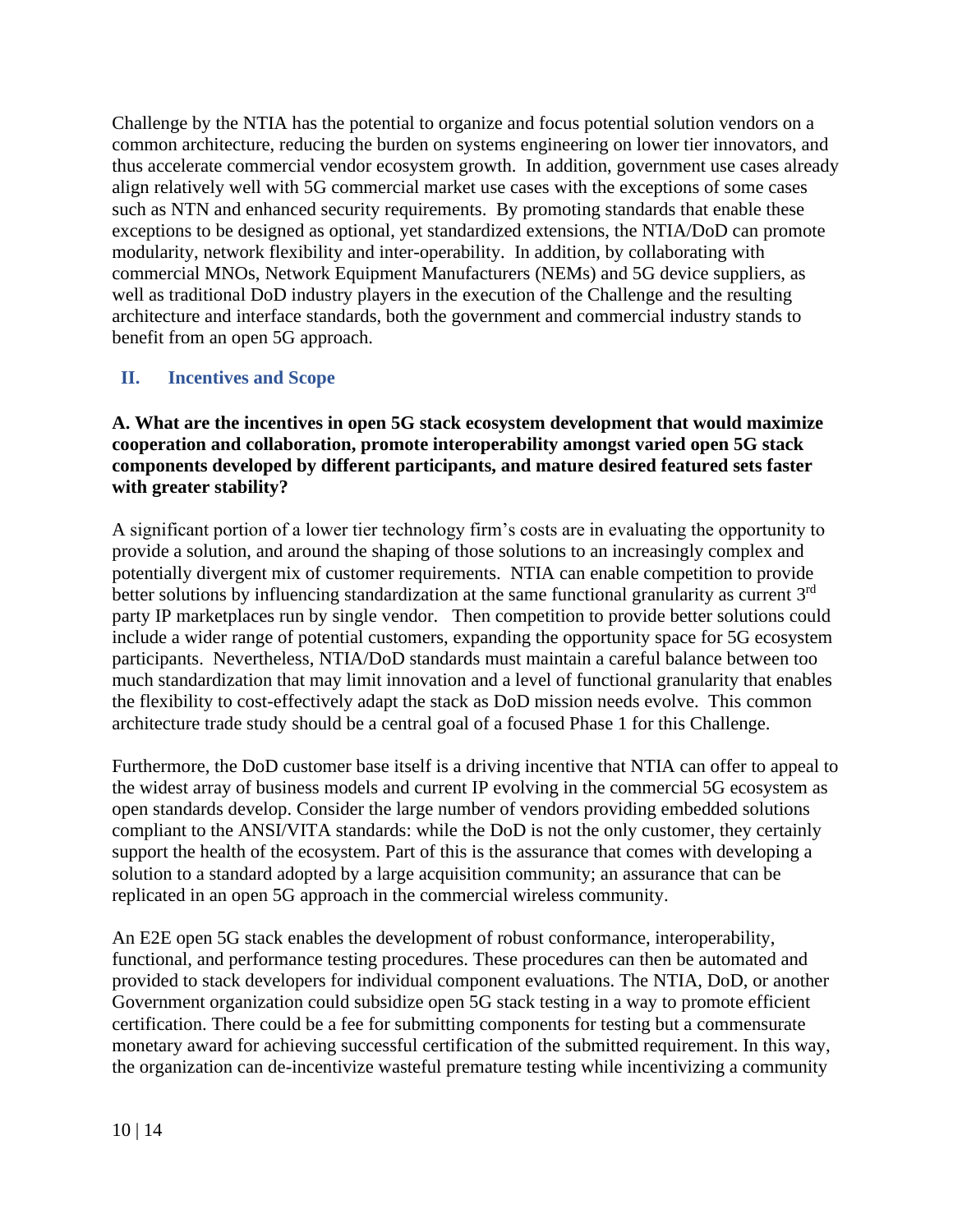of solution vendors who are seeking to badge their products with compliance to an Open 5G standard.

Finally, an E2E open 5G stack definition could potentially simplify business planning within commercial corporations so that they can roadmap development of their discriminators and not worry about exposing IP when integrating into new higher tier solutions. This is a very real concern within today's market as technology developers balance the risks of disclosing details of their solutions with protecting their critical IP.

#### **B. Could a Challenge be designed that addresses the issues raised in previous questions and also includes test and evaluation of the security of the components?**

As we described above in section I, for success an NTIA open 5G stack Challenge for the DoD must establish clear functional goals as well as verification/validation requirements aligned with E2E interoperability testing. For the DoD, with security a paramount functional goal, security test and evaluation could not only be included in the Challenge, it must be included. Once again experienced integrators like LMCO are best positioned to test and evaluate E2E integration, including compliance with DoD security standards.

Here we first distinguish from existing security testing already provided by Common Criteria Evaluation and Validation Scheme (CCEVS) and the National Information Assurance Partnership (NIAP) processes. The NIAP-CCEVS already provides for independent assessment of U.S. Government approved protection profiles of mobile devices, device management technologies, wireless networking equipment, VPNs, and a multitude of other enabling technologies. There are no profiles, however, for E2E wireless networking components such as would be required for the open 5G stack. Furthermore, the NIAP-CCEVS does not evaluate the system level integration of components, a composition which may create new vulnerabilities via operational dependencies not assessible in isolation of each component.

Therefore, independent security assessments of the components to a DoD-aligned open 5G stack can itself provide an additional level of incentivization by the development community. Cybersecurity breaches can cost firms hundreds of millions in legal fees, penalties, remediation costs, and other expenses while on average, market capitalization impacts can be in the billions. Solutions that can be badged with a DoD-aligned cybersecurity assessment therefore possess a highly valuable discriminator, much in the way that "MIL-STD-810" (or simply MIL-STD) has become synonymous with rugged equipment able to handle the harshest environments. While NIAP-CCEVS already carries this type of cachet, further expansion of the cybersecurity testing regime is paramount considering the ongoing and evolving threat of cyberattacks.

#### **C. Could a Challenge be designed that would require participants to leverage software bill of materials design principles in the development of components for an open 5G stack?**

To execute our recommended Challenge goals above to assess and define the ideal level of stack decomposition for standards development, participating development firms will necessarily have to submit their current software bill of materials (SBOMs) for consideration by a standards consortia. There have been prior DoD efforts in communication systems where the architecture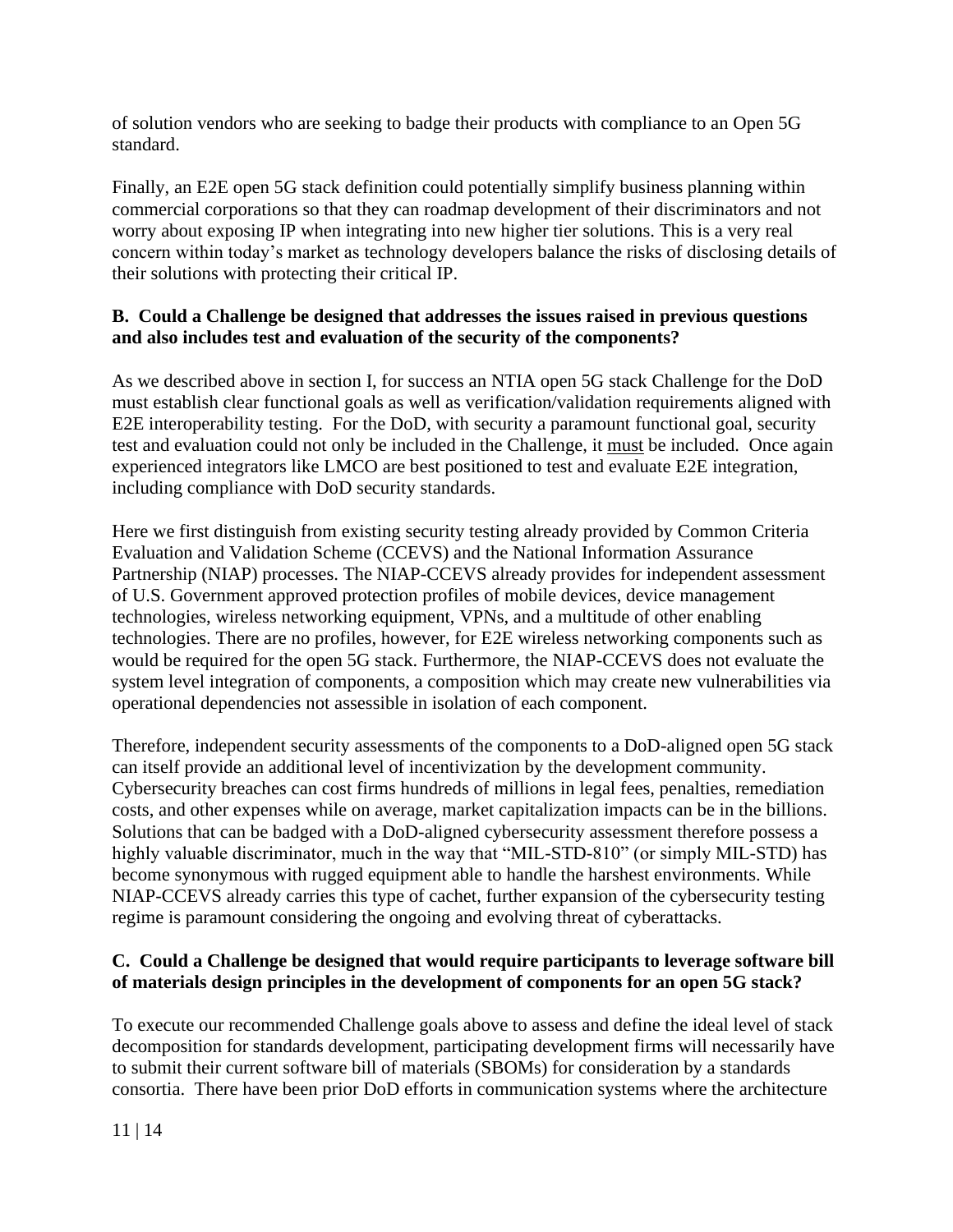was overly defined at too granular level and the incentive for 3<sup>rd</sup> party development was overcome by the costs in adhering to an overly stringent specification. Since many 5G solutions are mature by this point, an SBOM-based joint architecting exercise should be able to reveal the proper level of decomposition with the minimal level of refactoring required.

Additionally, a significant portion of the development community already utilize the breadth of open source implementations for low-level open standards, such as those defined by the Internet Engineering Task Force (IETF). The SBOM will ensure full accounting of which software components are utilized and identify possible compliance issues at higher levels of the stack by utilizing obsolete open source components.

**D. Many open 5G stack organizations have developed partial implementations for different aspects of an open 5G stack. What portions of the open 5G stack has your organization successfully developed with working code? What portions of the open 5G stack does your organization believe can be developed quickly (6 months or less)? What development support would best enable test and evaluation of the different elements of an open 5G stack?**

LMCO engages with multiple 5G open stack communities including the O-RAN Alliance, 3GPP, and the Linux Foundation, to leverage 5G technologies within our existing programs and in partnership with the OUSD 5G-NextG initiative. LMCO is committed to Open Mission Systems (OMS) standards group, executive agent for the AEGIS weapons systems, and a Sponsor of the SOSA standards group. Harmonization of the effort under a DoD (perhaps "NextG") mobility standards body will accelerate all our efforts.

With regards to development support, as previously mentioned, a fully architected E2E 5G network testbed infrastructure would best enable test and evaluation of different elements of an open 5G stack. This capability will be especially critical early in the Challenge as levels of decomposition are considered and tested, to most accurately understand how changes at one stack level affect functionality up and down the stack. These evaluations will define verification and validation requirements and performance targets for potential solutions.

### **E. What 5G enabling features should be highlighted in the Challenge, such as software defined networking, network slicing, network function virtualization, radio access network intelligent controller, radio access network virtualization?**

The open 5G stack Challenge should highlight existing O-RAN Alliance-defined use cases, but implemented E2E with wholly open stack components. This list of features currently includes:

- Enhanced Mobile Broadband (eMBB)
- Ultra-Reliable Low Latency Communications (URLLC)
- Quality of Experience (QoE)
- Quality of Service (QoS) based resource optimization
- RAN Slice Service Level Agreement (SLA) Assurance
- Traffic Steering
- Fixed Wireless Access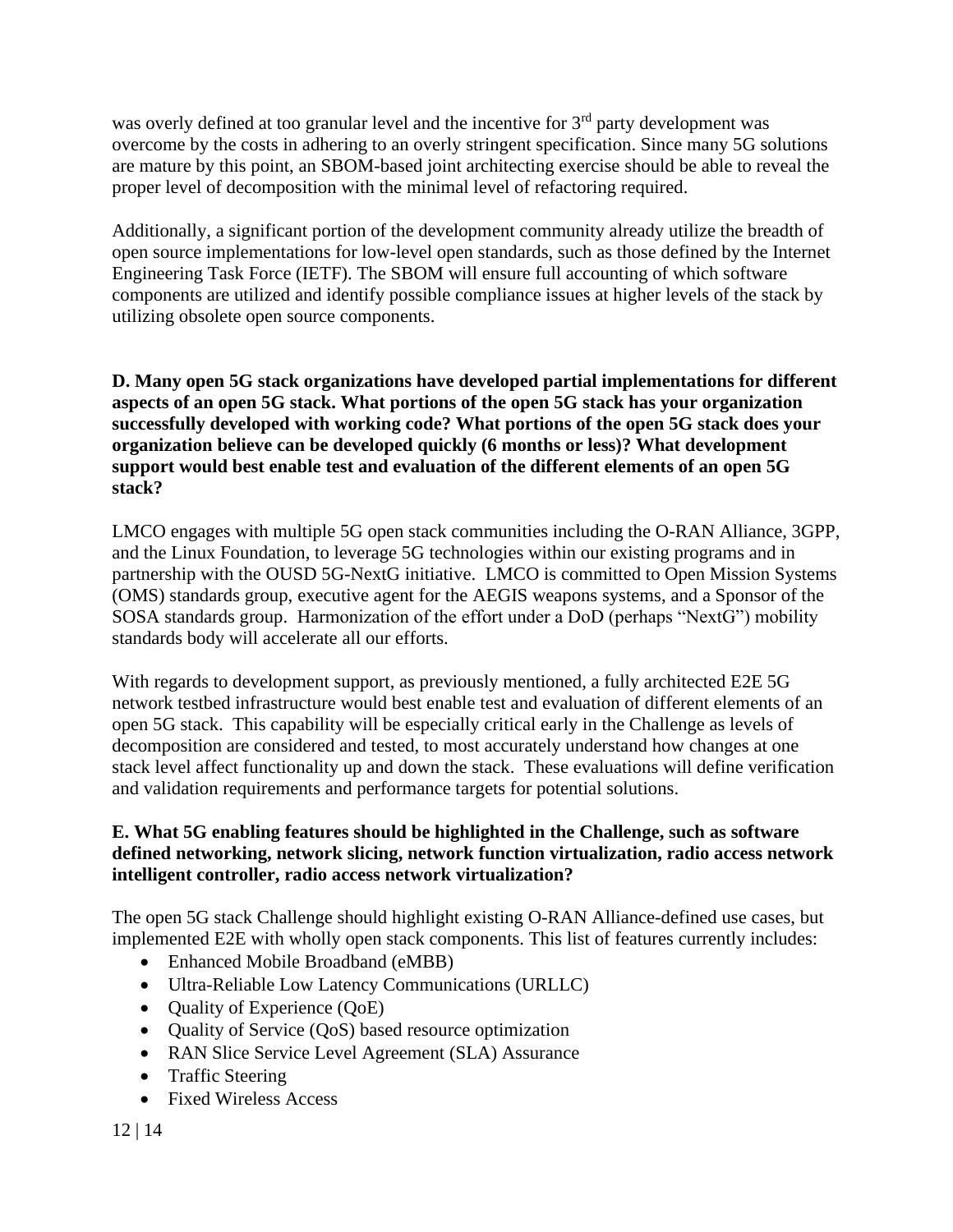- Voice over LTA (VoLTE)
- Voice over New Radio (VoNR)
- Industrial Internet of Things (IoT)
- Private Networks
- E2E Sync
- Context-based dynamic handover management for Vehicle-to-Everything (V2X)

<span id="page-12-0"></span>Additionally, the Challenge should include upcoming use cases for Non-terrestrial networking (NTN), RAN Intelligent Control (RIC) and Device-to-Device (D2D) networking.

## **III. Timeframe & Infrastructure**

#### **A. What software and hardware infrastructure will be needed to successfully execute this Challenge?**

A DoD community open 5G stack standard and acquisition timeline will enable the development community to maximize investments in standards-compliant test & evaluation infrastructure. The community already invests in and utilizes continuous integration, continuous development (CI/CD) toolsets for software component development. However, the existence of a DoD standard to follow will enable the community to design additional standards procedures, processes, and hardware in the loop (HWIL) architectures to augment these existing software development toolsets. Multiple echelons of developer-hosted test beds will be essential in the development of component technologies. However, a fully architected E2E 5G network testbed infrastructure, capable of supporting conformance, interoperability, and performance testing will be required at joint community demonstration events for evaluation of the open 5G stack.

This infrastructure would include standard processors (e.g., x86, ARM CPUs and GPUs) that allow software from different sources to run on them with hardware accelerators such as FPGA/DSP/ASIC/GPU, etc., as well as standardized racks, chassis, power distribution, and cabling, and a cloud platform for virtualization. In addition, the challenge requires testing protocols that capture DoD mission needs and enable E2E evaluation of the effect on the entire 5G stack. To this end, demos intended to validate the open 5G stack should leverage DoD testing infrastructure investments in Live, Virtual, and Constructive (LVC) testing so that mission relevant scenarios can be executed while exercising the E2E components of the open 5G stack.

#### **B. What is a reasonable timeframe to structure such a Challenge? Should there be different phases for such a Challenge? If so, what are appropriate timelines for each suggested phase?**

As detailed below, LMCO recommends a phased approach (Figure 2) for the challenge (notionally FY21-FY23). The FY21 pre-standards phase should undergo a system engineering approach to identify, consider, test, and prioritize the decomposition strategies and features to most wholly capture the unique needs of DoD 5G use cases. Initial efforts should include mission system trades and initiate the Open 5G Stack development along with the DevSecOps framework to be used by the community.